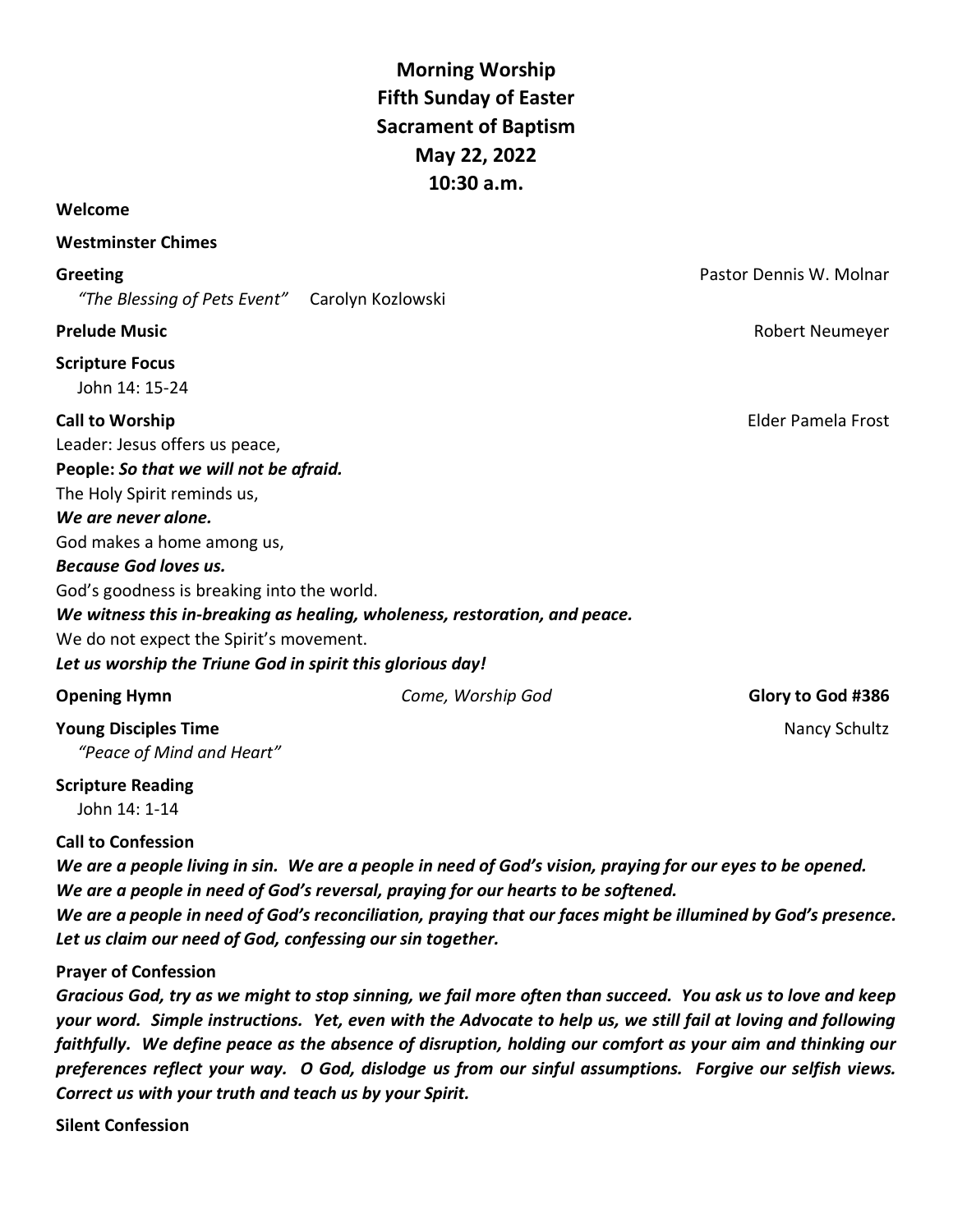| <b>Assurance of Forgiveness</b><br>It is the Lord who returns us to God's presence.<br>Peace, peace, peace - you are loved. You are enough. You belong.<br>There is peace in God's forgiveness.<br>In Jesus Christ you are restored.<br>Thanks be to our God forever and ever. | It is the Lord who opens eyes to see. It is the Lord who softens hearts to hear. |                        |
|--------------------------------------------------------------------------------------------------------------------------------------------------------------------------------------------------------------------------------------------------------------------------------|----------------------------------------------------------------------------------|------------------------|
| <b>Sharing the Peace of Christ</b>                                                                                                                                                                                                                                             |                                                                                  |                        |
| <b>Special Music</b>                                                                                                                                                                                                                                                           | I Will Serve the Lord All My Days<br>Chancel Choir, Carolyn Kozlowski, flute     | Price / Besig          |
| <b>Prayer for Illumination</b>                                                                                                                                                                                                                                                 |                                                                                  |                        |
| <b>Scripture Lesson</b><br>John 14: 25-31                                                                                                                                                                                                                                      |                                                                                  |                        |
| <b>Morning Message</b><br>"The Promised Gift"                                                                                                                                                                                                                                  |                                                                                  |                        |
| <b>Hymn</b><br><b>Sacrament of Baptism</b><br>Presentation<br>Profession of Faith<br>Thanksgiving Over the Water<br>The Act of Baptism<br>The Welcome                                                                                                                          | Make Me a Channel of Your Peace                                                  | GTG #753               |
|                                                                                                                                                                                                                                                                                | I Was There to Hear Your Borning Cry                                             | GTG #488               |
| Prayers of the People and Lord's Prayer<br><b>Stewardship of Life Offerings</b><br><b>Offertory</b><br>*Doxology<br>*Prayer of Dedication                                                                                                                                      |                                                                                  |                        |
| *Closing Hymn                                                                                                                                                                                                                                                                  | O Jesus, I Have Promised                                                         | <b>GTG #724</b>        |
| *Sending & Benediction                                                                                                                                                                                                                                                         |                                                                                  |                        |
| *Postlude                                                                                                                                                                                                                                                                      |                                                                                  | Robert Neumeyer, organ |

**We are celebrating the Sacrament of Baptism for Avery Mowbray Dapper and Alaina Elizabeth Hosko today.**  Avery is the daughter of Mowbray & Bryan Dapper, and younger sister of Dominic and Scarlett. Avery's spiritual sponsors are Greg Dapper and Kayla Keil. Alaina is the daughter of Alexander & Christy Hosko and younger sister of Brycen.

**The chancel flowers are given to the glory of God by Bob & Jan Timmerman,** "To commemorate the 50th wedding anniversary of their dearest friends, Mercedes and Robert Faust." Mercy passed on to the Kingdom Triumphant on April 27<sup>th</sup>, 2019.

**Prayer Request cards and Collection plates.** Deacons are now collecting prayer requests during the singing of the first hymn. Prayer Request cards are in the pews – the new cards are a peach color. Deacons are also passing the collection plates in the pews.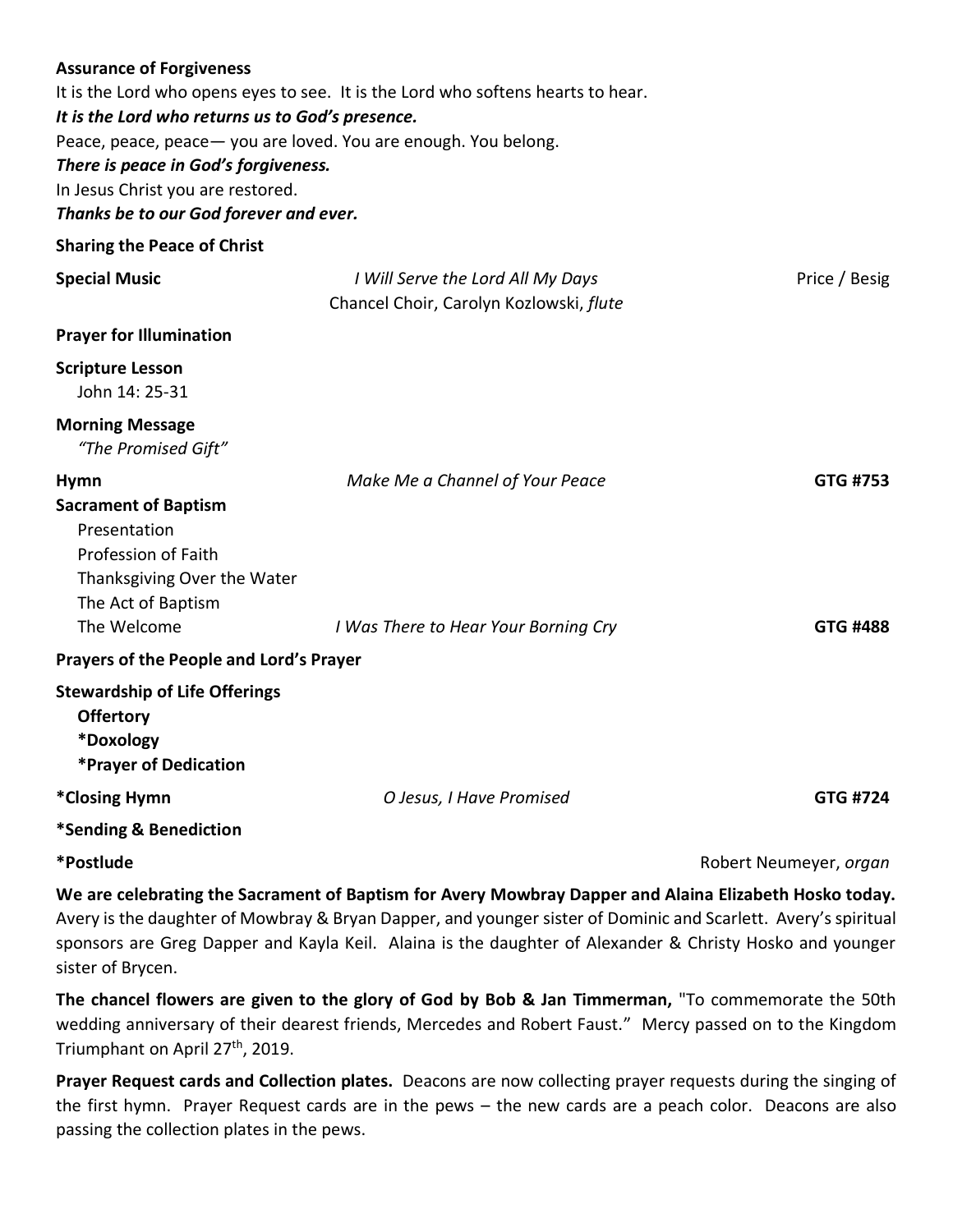**Please remember with your prayers:** Leslie Herock, at home recovering from COVID-19 and chemotherapy treatment for T-Cell Lymphoma.

Bobby Straub currently deployed. His address is Robert Straub PSC 825 Box 83 FPO AE 09712.

**Childcare is now available during worship**. Annali Criswell is our Child Care Provider along with a volunteer. Parents can drop off their children in the Child Care Room #101.

**Unity Preschool transitions.** The Unity Preschool has been in existence for 68 years. Lynn Wren will retire at the end of the 2021-2022 Preschool year as Preschool Director. **Stephanie D. Ferguson** has been hired by the Preschool Board to assume the responsibilities of Preschool Director. Stephanie is a dedicated, early childhood teacher with over 20 years of experience. She holds a degree in Elementary/Early Childhood Education from Edinboro University of Pennsylvania, where she graduated with honors. Prior to joining the Unity Preschool as a teacher in 2009, she worked for 7 years at St. Anne School in Castle Shannon teaching all core subjects as well as religion at the elementary level. Her areas of expertise include curriculum writing for the preschool program, program development, and differentiated instruction. As Stephanie has stated:

"On a more personal level, I have gravitated to teaching in environments that are in accordance with my faith. I need prayer in my life to help balance my personal and professional life. Faith and family have been the focus of my journey. Without my faith in God, I feel I would not be true to myself. I turn to my faith through prayer in good times and in challenging times. I find true balance at home and in my profession through my faith. The path I take in years going forward will be quided by God who helps me live honestly as a good Christian following *my faith in Jesus Christ."*

We wish to express to **Lynn Wren** our deepest gratitude and respect for her professional leadership and dedicated service to the Preschool for the past 22 years. She has been a most valued leadership team member. Lynn will continue to work with Stephanie throughout the summer to help her prepare for the 2022-2023 school year. Thank you, Lynn!

On Sunday, June 5<sup>th</sup>, we will celebrate Pentecost with a Church Birthday Party following worship. We will be recognizing the seven youth who will be joining church that day through Confirmation.

**Pentecost is a great time to unite with the Unity Presbyterian Congregation**. If you are interested in joining as a member of Unity, please be in contact with Pastor Dennis, [dmolnar@unitypresbyterianchurch.org,](mailto:dmolnar@unitypresbyterianchurch.org) call or text 412-389-6844 or speak to Elder Tiffany Ennis.

**Our Annual Pet Blessing Event is coming up on Saturday, June 4th! The event begins at the church "barking lot" at 10:30 a.m. and runs through 1:30 p.m.** This is an opportunity to have your pet(s) blessed in the courtyard garden and have their photo taken.Blessing certificates will be provided once again this year.Local animal advocate groups/shelters will be represented. Our own Ken Nolte will provide his wonderful hot grilled food, and the Graeters Ice Cream truck will be selling cold treats. Hollywood Feed (formerly PetPeople) at Marshall's Center on Greentree Road is donating treat bags for animals. With the raffle basket, pet treats being made and sold by our youth team, and a balloon maker, there's something for all ages! Bring your furry friends and your human friends, and join the fun! You can register through Realm, the church web site, or by calling 412-561- 2431 to let us know the name(s) of your pet(s).

**Donations to Shelters.** In April and May, the organizations selected to receive donations of food, toys and other items are *Merlin's Cat Rescue* and *South Hills Pet Rescue*. "Wish lists" for both organizations are available in the transept and the church office. Donations may be dropped off at the Office or Petey's Pals doghouse.

**New signage in the church kitchen.** We have recently gone through a major cleaning of most cabinets, shelves, and appliances in the kitchen area. We will be posting new signs with "care rules." The kitchen is there for anyone to use. Going forward, we're asking that groups and individuals observe the rules. As one sign says, The Kitchen is a Self-Cleaning Area – Please Clean Up After Yourself!